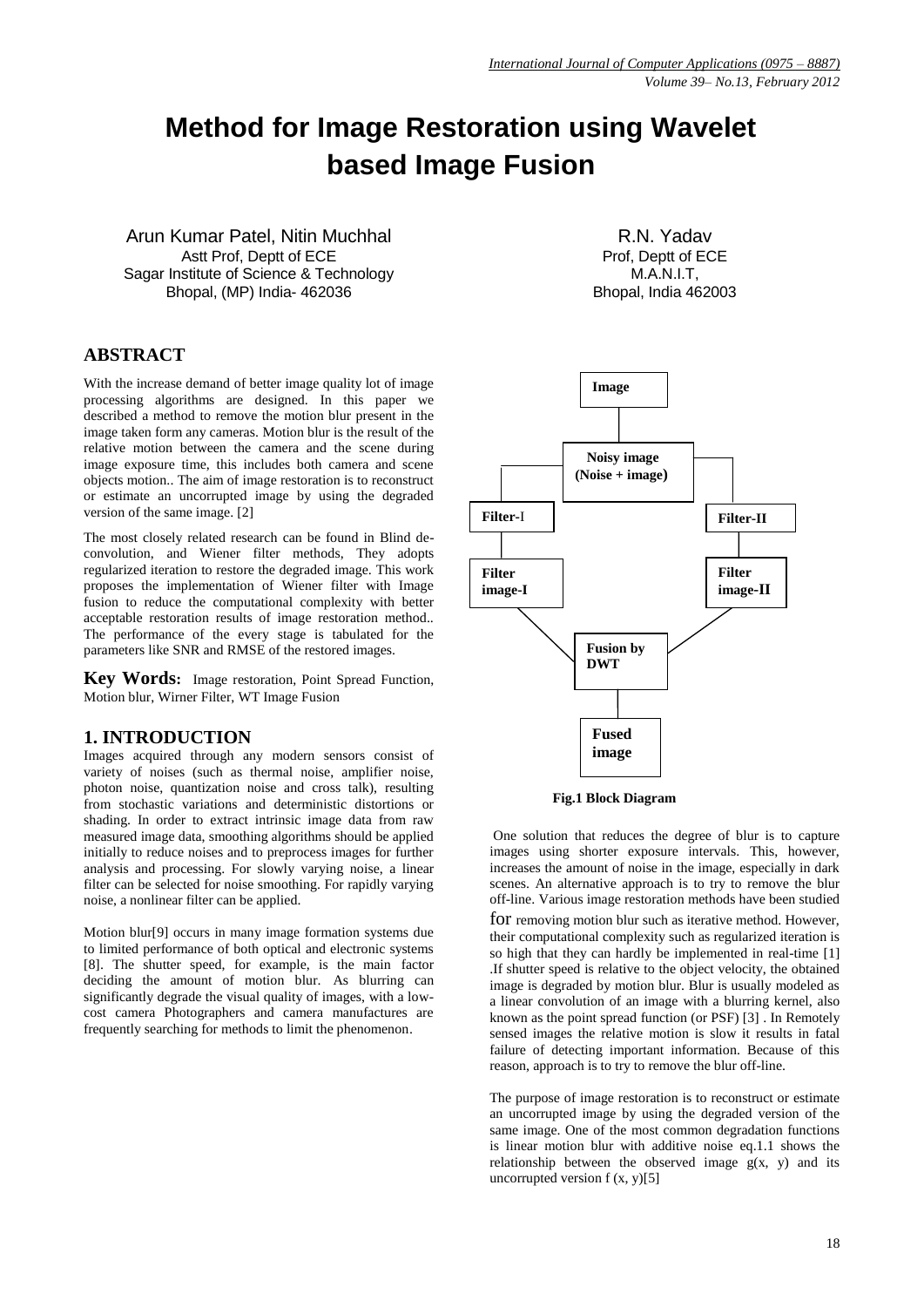$$
g(x, y) = f(x, y) * h(x, y) + \eta(x, y). \quad (1)
$$

In this equation,  $h(x,y)$  is the blurring function (or point spread function (PSF)), that is, convolved with the original image  $f(x,y)$  and  $n(x,y)$  is the additive noise function. According to eq.1.1 in order to determine the uncorrupted image, we need to find the blurring function h  $(x,y)$  (i.e., blur identification), which is an ill-posed problem The degraded image in low-frequency region however, will be similar to the restored image. The first stage compared the two methods of wiener filter and blind de-convolution. The blind deconvolution is an iterative method and requires more computation. The wiener filter is a minimum mean square error method, but results have some shadowing effects. So in first stage some better results are formed but the blur is not completely removed.

 Extracting more information from multi source images is an attractive thing in remotely sensed image processing, which is recently called image fusion. There are many image fusion methods so far, such as WS. PCA. WT. GLP etc,.here we adopt wavelet fusion method So the resultant image is not accurate. The development packages investigated for the development of the research application was MATLAB[9], [10,] which is commercially available and run on Microsoft Windows.

## **2. IMAGE RESTORATION**

The aim and objective of image restoration is to reconstruct or estimate an uncorrupted image by using the degraded version of the same image[5],. Thus restoration techniques are oriented toward modeling the degradation and applying the inverse process in order to recover the original image.



 **Fig 2. Image Degradation Model**

This approach usually involves formulating a criterion of goodness that will yield an optimal estimate of the desired result. The image gets blurred due to the degradation. Blur is of many types but for our work we have considered the motion blur only.

## **2.1 Image Degradation Model**

The image degradation model is the mathematical representation of the way in which the image gets blurred [3]. There is different image degradation models are proposed for different purpose. Image degradation model for motion blur is formulated as the eq. (1)

Where  $G(x,y)$  represents the observed image.(where x and y are the coordinates of the image pixel). We consider  $f(x, y)$  as original image degraded by the point spread function  $H(x,y)$ , with noise  $V(x,y)$ . If H is a linear spatially invariant process, then the degraded image is given by eq.(1). The.convolution in spatial domain and multiplication in the

frequency domain constitute a Fourier transform pair so the eq (2) may be modified as

$$
G(u, v) = F(u, v) * H(u, v) + N(u, v) \quad (2)
$$

The degradation function  $H(u, v)$  is some times are also called the optical transfer function (OTF), a term derived from the Fourier analysis of the optical system. In the spatial domain, h(x,y) is referred as the point spread function (PSF). The OTF and PSF are the Fourier transform pairs. Generally the V is modeled as zero mean white Gaussian additive noise. But here we have modeled noise as sum of the multiplicative noise and additive Gaussian noise as

 $V(x,y) = f(x, y) * \eta 1(x, y) + \eta 2(x, y)$  (3)

Where  $\eta_1(x,y)$  is the multiplicative noise and  $\eta_2(x,y)$  is the additive noise.

$$
g(x,y)
$$



## **2.3 Blind Deconvolution**

 De-convolution is a signal-processing operation that, ideally, unravels the effects of convolution performed by a linear time-invariant system operating on an input signal. In deconvolution, the output signal and the system are both known and the requirement is to reconstruct what the input signal must have been. In blind deconvolution, only the output signal is known (both the system and the input signal are unknown), and the requirement is to find the input signal and the system itself. But it needs higher Computation So it is lengthy process for real time systems.

## **2.4. Wiener Filter**

 The wiener filter is termed as minimum mean square error filter. Neglecting the non-diagonal terms of the covariance matrix of  $v(x,y)$ , and using the fact that  $\sigma$ 2 2 <<  $\sigma$ 1 2 we obtain the Wiener filter estimate of the blur PSF

$$
D(\omega) = \frac{\alpha N^*(\omega) G(\omega)}{\alpha^2 N(\omega) + \sigma_1}
$$
 (4)

2 Where the capital letters stand for the Fourier transforms of the corresponding noise and original signal, and the value of  $\alpha$ in the first iteration, can be obtained as the ratio between the means of the two images: and is calculated using the estimator Mean of  $v(x,y)$ 

$$
\alpha = \frac{1}{\text{Mean of } g(x,y)} \qquad (5)
$$

Then parameter  $\alpha$  is estimated at each iteration by equating equation (4) with zero this is An initial estimate of the blur PSF is there by obtained from the inverse Fourier transform of equation (4)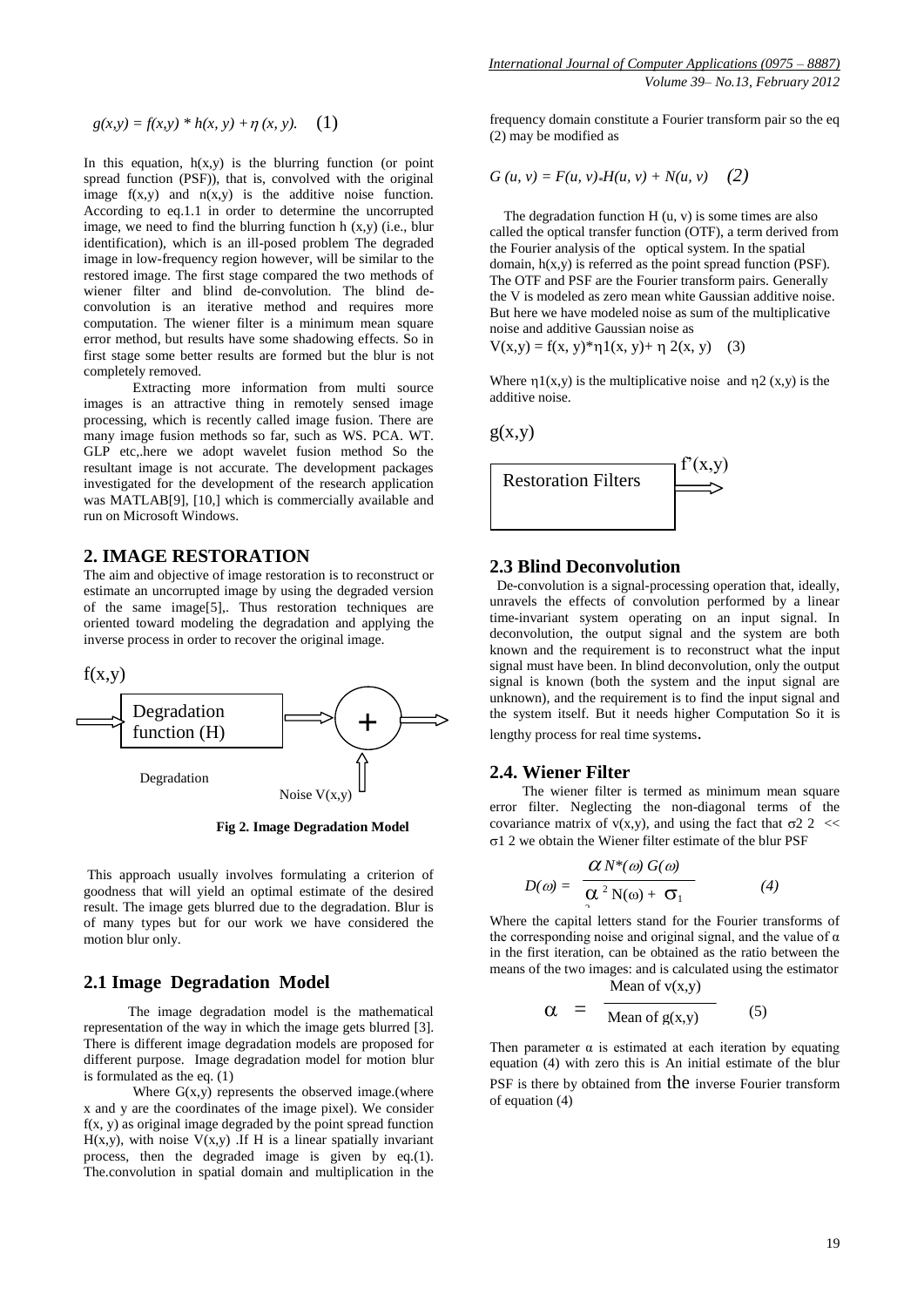

 **a)Blurred Noisy Rice Image**



 **b) Restored Image by Wiener Filter with ratio R Fig. 3 Filtering Result**

## **3. POINT SPREAD FUNCTION (PSF**)

 The General form of motion blur function is given as follows

$$
H(x, y) =
$$
\n
$$
\begin{cases}\n\frac{1}{L} & \text{if } \sqrt{x^{2} + y^{2}} ? \frac{L}{2}, \frac{x}{y} = -\tan(?) \\
0 & \text{elsewhere}\n\end{cases}
$$
\n(6)

 As seen that motion blur function depends on two parameter Motion length L & Motion Direction  $\acute{\varnothing}$ 

#### **4. IMAGE FUSION**

Extracting more information from multi source images is an attractive thing in remotely sensed image processing, which is recently called data fusion[6]. There are many image fusion methods so far, such as WS. PCA. WT. GLP etc. Among these methods WT and GLP methods can preserve more image spectral characters than others. So here we adopt – wavelet method (as it is proposed to improve the geometric resolution of the images).

Image fusion is the process of combining two or more source images into composite images with extended information content



Image fusion technique [7] is a powerful tool for extracting high quality information from large number of remotely sensed images and limiting redundancy among these images. We use WT Fusion.

## **4.1 Wavelet Based Image Fusion**

 Wavelet transform [5],[10], [12] is first performed on source images. Then a fusion decision map is generated based on a set of fusion rules. Then fused wavelet coefficient map can be constructed from the wavelet coefficients of the source images according to the fusion decision map. Finally the fused image is obtained by performing the inverse wavelet transform. We use pixel level maxima algorithm simplicity.

## **4.2. Pixel Level Maximum (PLM)**

 All the four sub bands of the fused image [2], [8] F is simply formed by taking the wavelet coefficients from source images which is having the maximum value.  $Fj,k = max (Aj,k Bj,k) \& FJ = max (Aj,Bj).$ 

# **5. RESULT AND CONCLUSION**

In paper section, we present some experimental results of our work on wavelet biased, Proposed method and, together with, blind- de-convolution and

wiener filter methods and analysis is done on the basis of the mean square error and signal to noise ratio

 In the first stage result ,We can see that the results based on the suggested wiener filter provides the better results than iterative blind de convolution method .The results are compared on the basis of the Signal to Noise ratio (SNR) & Root Mean Square Error (RMSE), for Different image size ( 64x64 , 128 x128 , 128 x256 , 256 x 256 , 512x 512). It is found that restoration with fusion is faster and gives better results for most cases.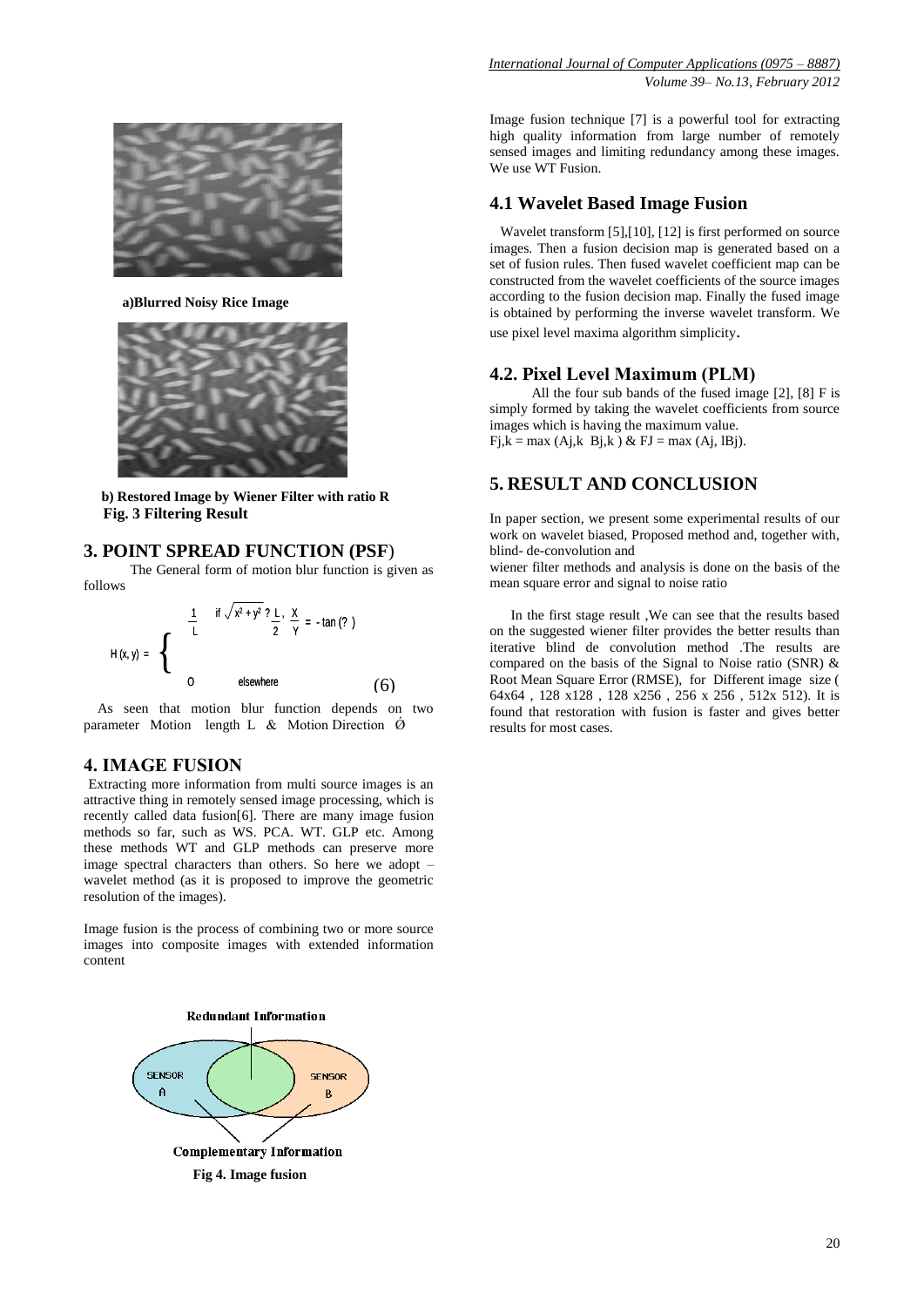



**(a) Original circuit image b) Blurred noisy image c) Restored image**



**Figure 5: Comparison of original and restored image for various images**

| S.No.     | Size Of Image | <b>Blured Noisy Image</b> | <b>Blind</b><br>De-Convolution |        | <b>Wiener Filter</b> |
|-----------|---------------|---------------------------|--------------------------------|--------|----------------------|
|           |               |                           | $N=5$                          | $N=10$ | <b>WITH RATIO R</b>  |
|           | 64X64         | 28.199                    | 31.645                         | 33.793 | 11.245               |
| $\bigcap$ | 128X128       | 19.287                    | 21.512                         | 23.246 | 10.509               |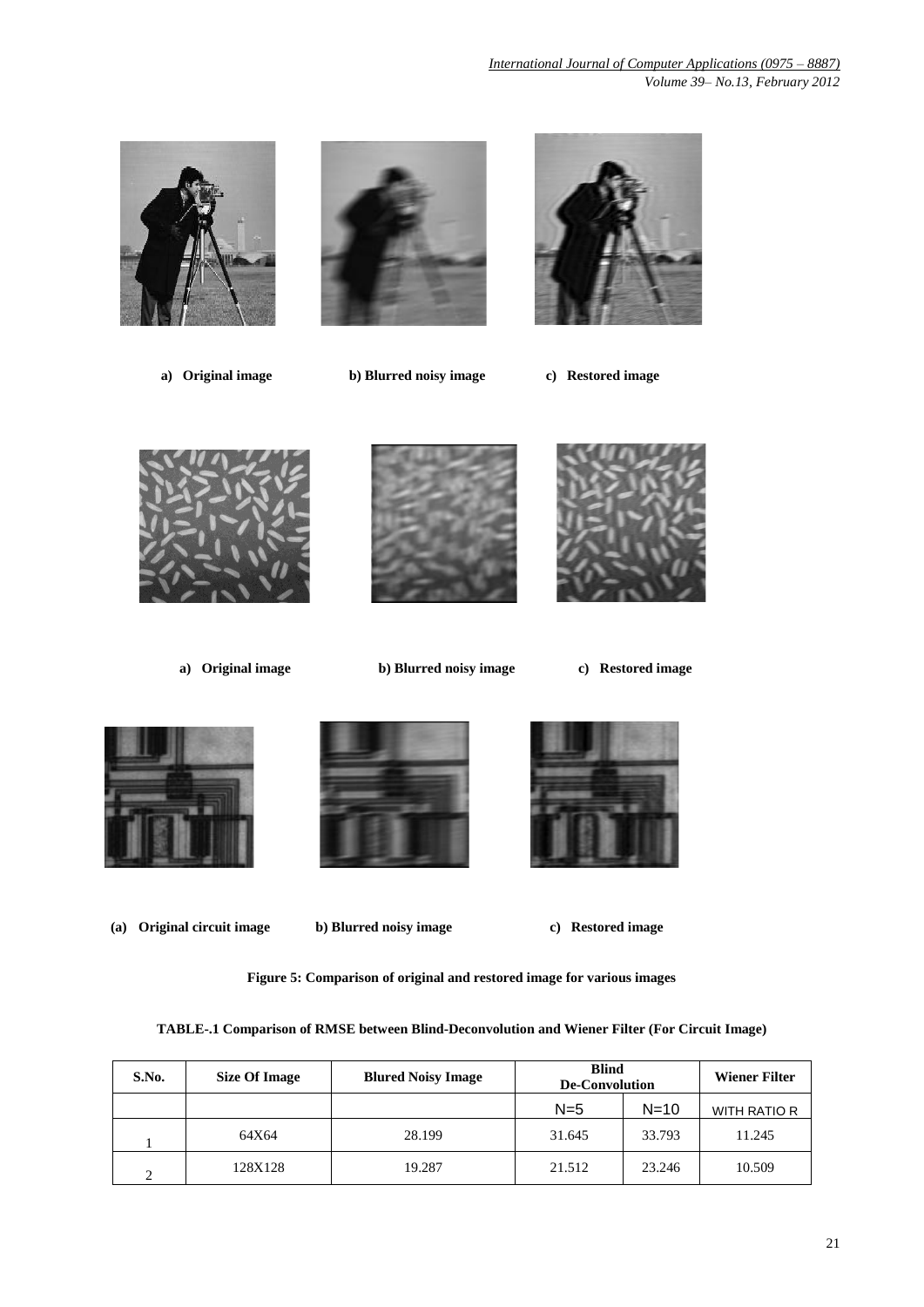*Volume 39– No.13, February 2012*

| ⌒ | 128X256 | 13.928 | 16.849 | 17.972 | 8.4339 |
|---|---------|--------|--------|--------|--------|
| 4 | 256X256 | 12.961 | 14.523 | 15.241 | 9.1132 |
|   | 512X512 | 8.4039 | 9.5547 | 9.7914 | 7.3573 |

#### **TABLE-2 Comparison of SNR between Blind-deconvolution and Wiener filter (for Circuit Image )**

| S.No.          | <b>Size Of Image</b> | <b>Blured Noisy Image</b> | <b>Blind</b><br><b>De-Convolution</b> |        | <b>Wiener Filter</b>   |
|----------------|----------------------|---------------------------|---------------------------------------|--------|------------------------|
|                |                      |                           | $N=5$                                 | $N=10$ | <b>WITH RATIO</b><br>R |
| 1              | 64X64                | 3.1775                    | 2.8315                                | 2.6515 | 7.9681                 |
| 2              | 128X128              | 4.6409                    | 4.161                                 | 3.8507 | 8.5179                 |
| 3              | 128X256              | 6.4181                    | 5.3057                                | 4.9747 | 10.6                   |
| $\overline{4}$ | 256X256              | 6.886                     | 6.1477                                | 5.8577 | 9.7967                 |
| 5              | 512X512              | 10.648                    | 9.3654                                | 9.1389 | 12.163                 |